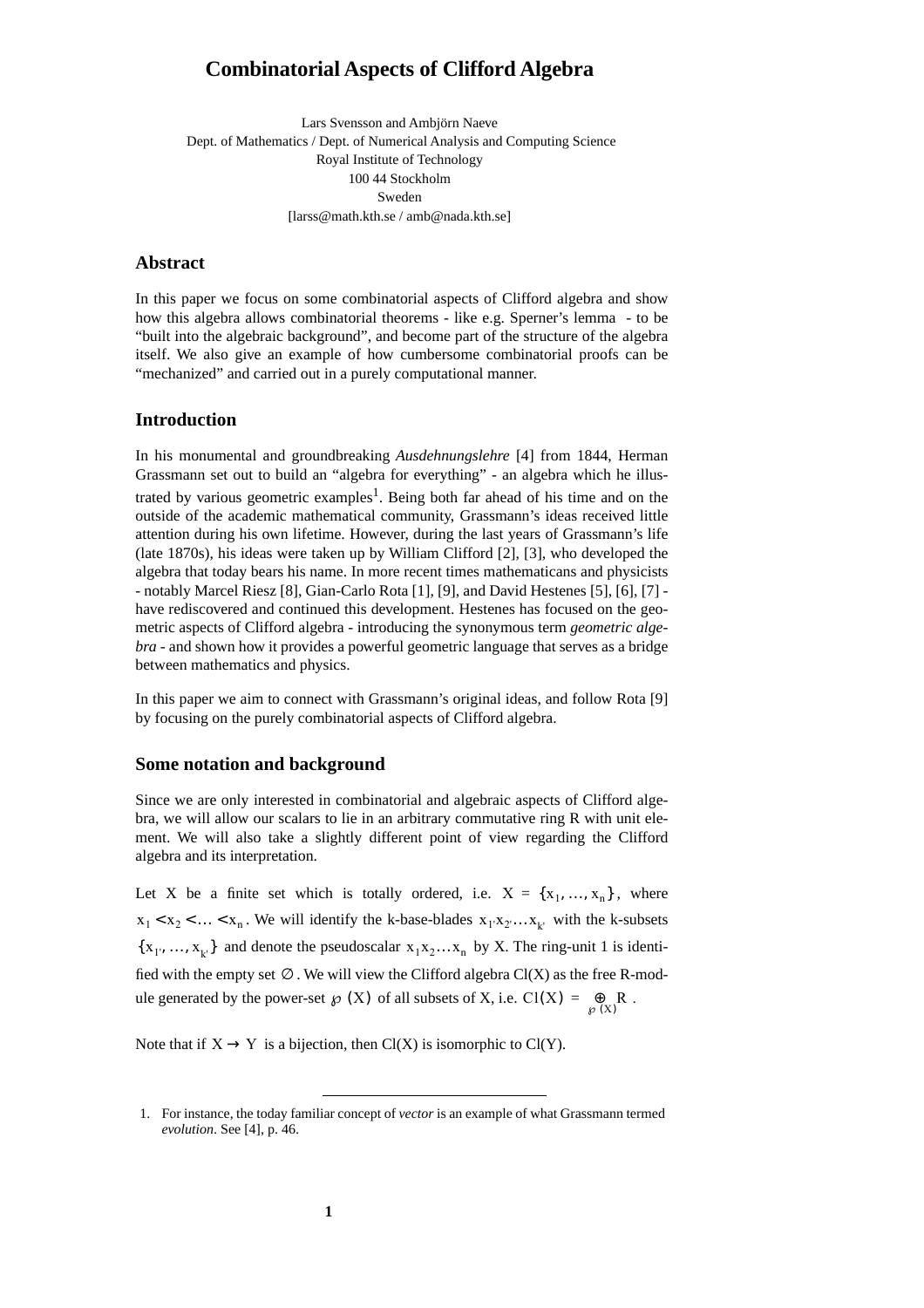We will always assume that  $x^2 = 1$ ,  $\forall x \in X$ . The set of k-vectors is denoted by  $Cl<sup>k</sup>(X)$ . We observe that every bilinear map  $Cl(X) \times Cl(X) \rightarrow Cl(X)$  is uniquely determined by its values on  $\mathcal{P}(X) \times \mathcal{P}(X)$ . Moreover, if P is a proposition, we will use (P) to denote 1 or 0 depending on whether P is true or false.

Let  $A, B \in \mathcal{O}(X)$ . The following notation is used below:

 $Geometric product: AB = \varepsilon A \Delta B$ , where  $\varepsilon = \pm 1$  and  $\Delta$  denotes symmetric difference.

*Outer product*:  $A \wedge B = (A \cap B = \emptyset)AB$ .

*Left inner product*:  $A \angle B = (A \subseteq B)AB$ .

 $Scalar product: A*B = (A=B)AB$ .

*Reverse*:  $A^{\dagger} = (-1)^{\varepsilon} A$ , where  $\varepsilon = {\binom{|A|}{2}}$ .

*Complement*:  $\tilde{A} = AX^{-1}$ .

All of these definitions are extended to  $Cl(X)$  by linearity.

Below we will need the following simple

**Lemma 1:**  $x \angle (y \angle z) = (x \wedge y) \angle z$ ,  $\forall x, y, z \in Cl(X)$ .

**Proof:** By linearity, it is enough to verify this for base-blades, i.e. for  $x = A$ ,  $y = B, z = C$  where A, B,  $C \in \mathcal{D}(X)$ . This is a simple exercise (using e.g. Venn diagrams), which we leave to the reader.

If  $Cl(X)$  and  $Cl(Y)$  are two Clifford algebras over the same ring, we call a linear and grade preserving map T :  $Cl(X) \rightarrow Cl(Y)$  an *outermorphism* if  $T(1) = 1$  and  $T(x \wedge y) = Tx \wedge Ty$ ,  $\forall x, y \in Cl(X)$ . The obvious fact that an outermorphism on  $Cl(X)$  is uniquely determined by its values on  $X$  will be implicitely used below in all our definitions of various outermorphisms.

The *dual*  $\tilde{T}$  of T is defined by  $\tilde{T}(x) = T(xX)X^{-1}$ .

We will also make use of the following fundamental theorem, due to David Hestenes<sup>1</sup>:

**Prop. 1:** If  $T : Cl(X) \to Cl(Y)$  is an outermorphism with adjoint  $T^*$ , then  $x \angle Ty = T(T^*x \angle y).$ 

<sup>1.</sup> Hestenes & Sobczyk [7], p.69, (1.14).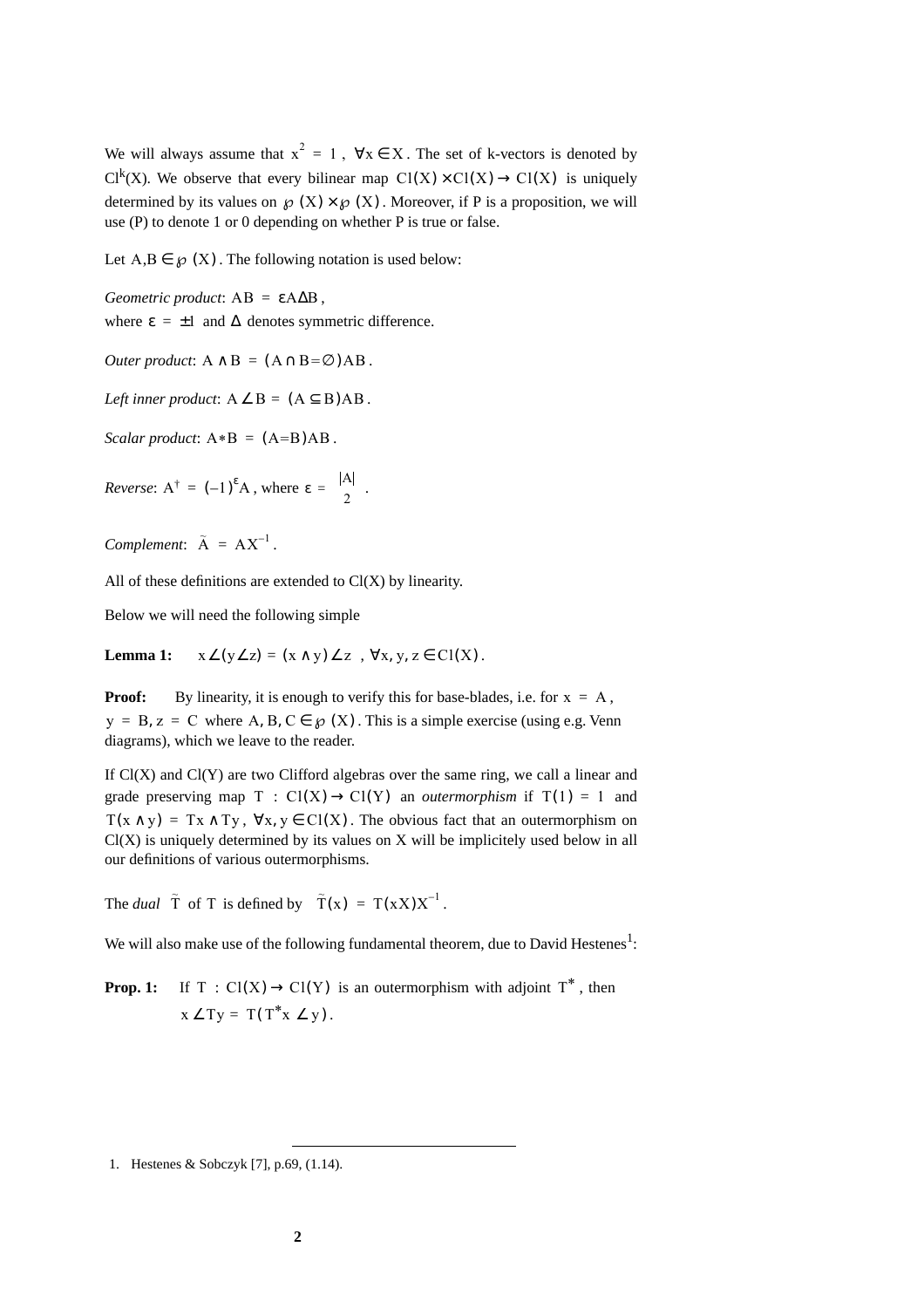#### **Clifford algebras and graphs**

Let  $G = (V, E)$  be a (undirected) graph with vertices  $V = \{v_1, ..., v_n\}$  and edges  $E = \{e_1, ..., e_m\}$ . Choose a total ordering on V according to the given enumeration. This induces a direction on G, by letting an edge  $e \in E$  that connects the vertices  $v, v' \in V$  be directed from v to v' if  $v < v'$ .

We now form the two Clifford algebras Cl(V) and Cl(E) with  $v_i^2 = e_j^2 = 1$ , and for v, v'  $\in$  V,  $e \in E$ , we define the mapping  $g : (V \cup E) \times V \rightarrow \{-1, 0, 1\}$  by

 $g(v, v') = (v \text{ and } v' \text{ are neighbors}),$  and  $g(e, v) = (e \text{ ends at } v) - (e \text{ starts from } v).$ 

Moreover, we define the following outermorphisms:

$$
\text{Cl}(V) \xrightarrow{A} \text{Cl}(V)
$$
  
\n
$$
v \xrightarrow[V \to]{} \sum_{v' \in V} g(v, v') v', \text{ for } v \in V.
$$

$$
Cl(V) \xrightarrow{\delta} Cl(V)
$$
  
 
$$
V \longmapsto val(v) v, \text{ where } val(v) \text{ is the valence of } v.
$$

$$
\text{Cl}(E) \xrightarrow{\partial} \text{Cl}(V) \ne \bigcup_{v \in V} \sum_{v \in V} g(e, v) v, \text{ for } e \in E.
$$

$$
\text{Cl}(V) \xrightarrow{\partial^*} \text{Cl}(E) \nv \longmapsto \sum_{e \in E} g(e, v) e, \text{ for } v \in V.
$$

Since  $(\partial e)*v = \sum_{v' \in V} g(e, v')v' * v = g(e, v)$ , and  $e * \partial^*(v) = e * \sum_{e' \in E} g(e', v) e' = g(e, v)$ ,

we see that  $\partial^*$  is the adjoint of  $\partial$ .

The *Laplacian* of the graph G is defined as the outermorphism

$$
\Delta = \partial \circ \partial^* : Cl(V) \to Cl(V) .
$$

We immediately obtain the following relation between  $\Delta$ ,  $\delta$  and A:

**Prop. 2:**  $\Delta = \delta - A$ .

**Proof:** A direct computation gives  $(v) = \partial \circ \partial^*(v) = \partial \sum_{e \in E} g(e, v)e$  =  $\sum_{e \in E} \sum_{v \in V} g(e, v)g(e, v')v'$  =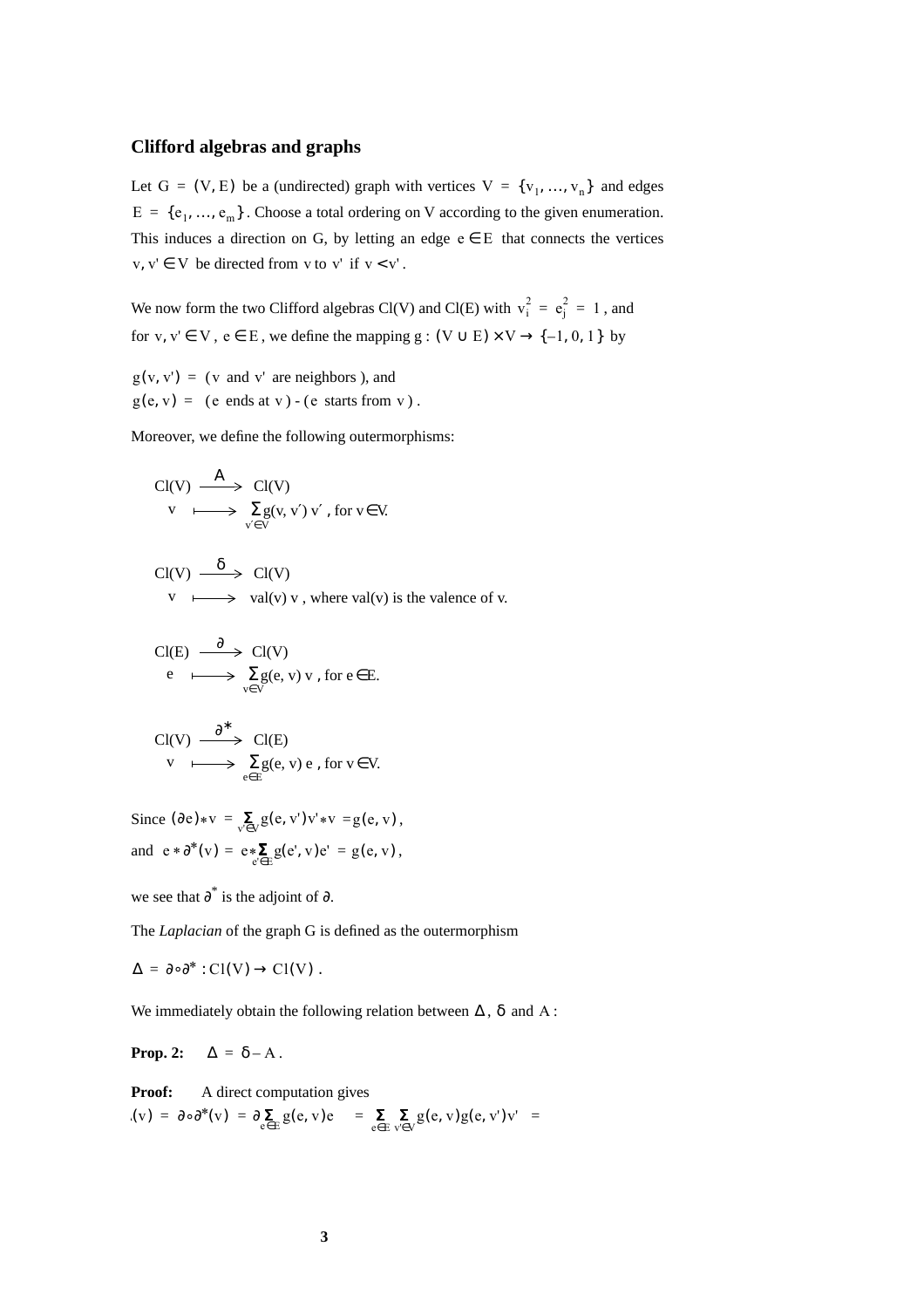$$
= \sum_{e,v'} (g(e,v)g(e,v') = 1)v' - \sum_{e,v'} (g(e,v)g(e,v') = -1)v'
$$
  
= val(v)v -  $\sum_{v'} g(v,v')v' = \delta(v) - A(v)$ .

One also easily shows the following<sup>1</sup>

**Prop. 3:**  $\text{tr } A = 0$ ,  $\text{tr } \lambda^2 A = |E|$ ,  $\text{tr } \lambda^3 A = (-2)(\text{# } 3\text{-cycles in } G)$ .

Moreover, there is the following useful

**Lemma 2:** If the graph  $G = (V, E)$  contains a cycle, then  $\partial E = 0$ .

**Proof:** We identify E with  $e_1e_2...e_m$ . Assume that G contains the cycle  $v_1, v_2, ..., v_k, v_1$ . But  $v_k - v_1 = (v_k - v_{k-1}) + (v_{k-1} - v_{k-2}) + ... + (v_2 - v_1)$ . Therefore  $(v_2 - v_1) \wedge ... \wedge (v_k - v_{k-1}) \wedge (v_k - v_1) = 0$ , which means that  $\partial E = \partial(e_1e_2...e_m) = \partial(e_1 \wedge e_2 \wedge ... \wedge e_m)$  contains a  $\Lambda$ -factor 0. Hence  $\partial E = 0$ .

The converse of lemma 2 is contained in

**Lemma 3:** Let  $G = (V, E)$  be a graph with  $|V| = n$ ,  $|E| = m$  and write  $V = v_1v_2...v_n$ . If F is a (n-1)-subset of E such that the edges of F form a tree (i.e. no cycles), then we have  $v \wedge (\partial F) = \pm V$ ,  $\forall v \in V$ , where the sign is independent of v.

**Proof:** To show that  $v \wedge (\partial F)$  is independent of v, it is enough to show that  $v' \wedge (\partial F) = v'' \wedge (\partial F)$  if v' and v" are connected by an edge - say f - in F. But if  $\partial f = v'' - v'$ , it follows that  $(v'' - v') \wedge (\partial F) = (\partial f) \wedge (\partial F) = \partial (f \wedge F) = 0$ . Moreover, since F is a tree and  $|F| = n - 1$ , F is a spanning tree for G and hence contains all the vertices of V. Let v have neighbors  $v', v'', \ldots$ . Then we have  $v \wedge (v'-v) \wedge (v''-v) \wedge ... = v \wedge v' \wedge v'' \wedge ...$  and hence, by applying the same argument to v', v'', ... we get  $v \wedge (\partial F) = \pm V$ , which finishes the proof.

We note in general that if  $F \subseteq E$ , then two vertices v' and v" are in the same component of F if and only if  $(v'' - v') \wedge (\partial F) = 0$ .

We are now ready to prove a well-known and nice result about the number of spanning trees in a given graph. Our proof shows the computational power inherent in applying Clifford algebra to graph theory.

**Prop. 4:** If  $\Delta = \partial \circ \partial^* : Cl(V) \to Cl(V)$  is the Laplacian outermorphism, then  $\Delta^{adj}$  = N $\Im$ , where N is the number of spanning trees in G, and  $\Im : Cl(V) \to Cl(V)$  is given by  $\Im(v) = \sum_{v \in V} v' = s$ ,  $\forall v \in V$ .

<sup>1.</sup> the proof of which is left to the reader.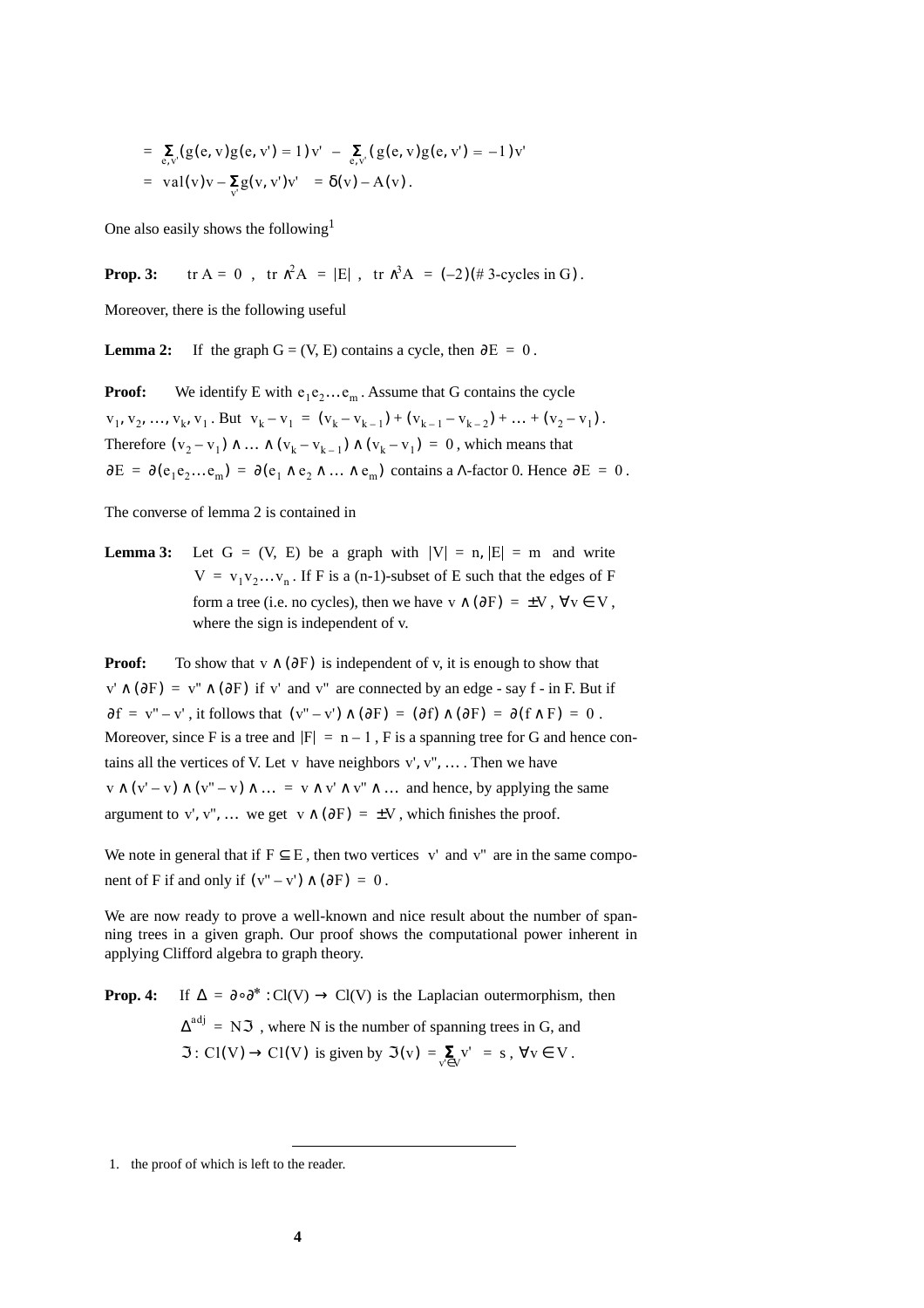**Proof:** From the definition of the adjoint, we have  $\Delta^{adj} = \tilde{\Delta^*} = \tilde{\Delta}$ . Moreover,  $\Delta^{adj}(y) = \sum_{x \in V} (x * (\Delta^{adj} y)) x$ ,  $\forall y \in V$ . Hence we must show that  $x * (\Delta^{adj} y) = N$ ,  $\forall x, y \in V$ .

Applying the definitions, we get

 $x*(\Delta^{adj}y) = x*(\tilde{\Delta}y) = x*(\Delta(yV)V^{\dagger}) = \langle x(\Delta(yV)V^{\dagger})\rangle_0$ . Now, since  $\Delta$  is gradepreserving,  $x\Delta(yV)$  is a pseudoscalar and thus commutes with  $V^{\dagger}$ . Hence we have

$$
x * (\Delta^{adj} y) = \langle x \Delta(yV) V^{\dagger} \rangle_0 = \langle V^{\dagger} x \Delta(yV) \rangle_0 = (V^{\dagger} x) * (\Delta(yV))
$$
  
= 
$$
(V^{\dagger} x) * \partial(\partial^* (yV)) = \partial^* (V^{\dagger} x) * \partial^* (yV) .
$$

Now,  $V^{\dagger}x$  and yV are  $(|V|-1)$  -vectors in Cl(V), and since  $\partial$  and  $\partial^*$  are grade-preserving,  $\partial^*(V^{\dagger}x)$  and  $\partial^*(yV)$  are  $(|V|-1)$ -vectors in Cl(E). Expanding these vectors, and summing over all  $(|V| - 1)$  -vectors  $F \subseteq E$ , we get

$$
x*(\Delta^{adj}y) = \partial^*(V^{\dagger}x)*\partial^*(yV) = (\sum_{F} (\partial^*(V^{\dagger}x)*F) F^{\dagger})*(\sum_{F} (\partial^*(yV)*F^{\dagger}) F)
$$
  
=  $\sum_{F} ((V^{\dagger}x)*\partial F)((yV)*\partial F^{\dagger}) = \sum_{F} ((xV)*\partial F^{\dagger})((yV)*\partial F^{\dagger})$   
=  $\sum_{F} ((xV)*\partial F)((yV)*\partial F) = \sum_{F} (\partial F\angle(x\angle V)) (\partial F\angle(y\angle V))$ .

Applying lemma 1, we get

$$
x * (\Delta^{adj} y) = \sum_{F} (\partial F \wedge x) V (\partial F \wedge y) V = V^{2} \sum_{F} (x \wedge \partial F) (y \wedge \partial F) .
$$

Now, by lemma 2,  $\partial F = 0$  unless F is a spanning tree, and, by lemma 3, in this case we have  $x \wedge \partial F = y \wedge \partial F = \pm V$ . Hence, remembering that N denotes the number of spanning trees in G, we have  $x * (\Delta^{adj} y) = V_{F \in SpT}^2 (x \wedge \partial F)^2 = V^4 N = N$ , which finishes the proof.

# **Combinatorial algebraic topology**

Let V denote an arbitrary finite set, and let  $A = \{a_1, ..., a_n\}$ . Let **Z** be the ring of scalars and consider the two Clifford algebras Cl(V) and Cl(A) over **Z** with  $v^2 = 1, v \in V$ . and  $a_i^2 = 1, a_i \in A$ .

A *labeling* of the elements of V by the elements of A is a mapping  $\lambda: V \rightarrow A$ . Any such labeling is naturally extended to an outermorphism  $\lambda$ : Cl(V)  $\rightarrow$  Cl(A).

Define the outermorphisms  $\partial_V : Cl(V) \to Cl(V)$  and  $\partial_A : Cl(A) \to Cl(A)$  by  $\partial_V(x) = (\sum_{v \in V} v) \angle x$  and  $\partial_A(y) = (\sum_{a \in A} a) \angle y$  respectively.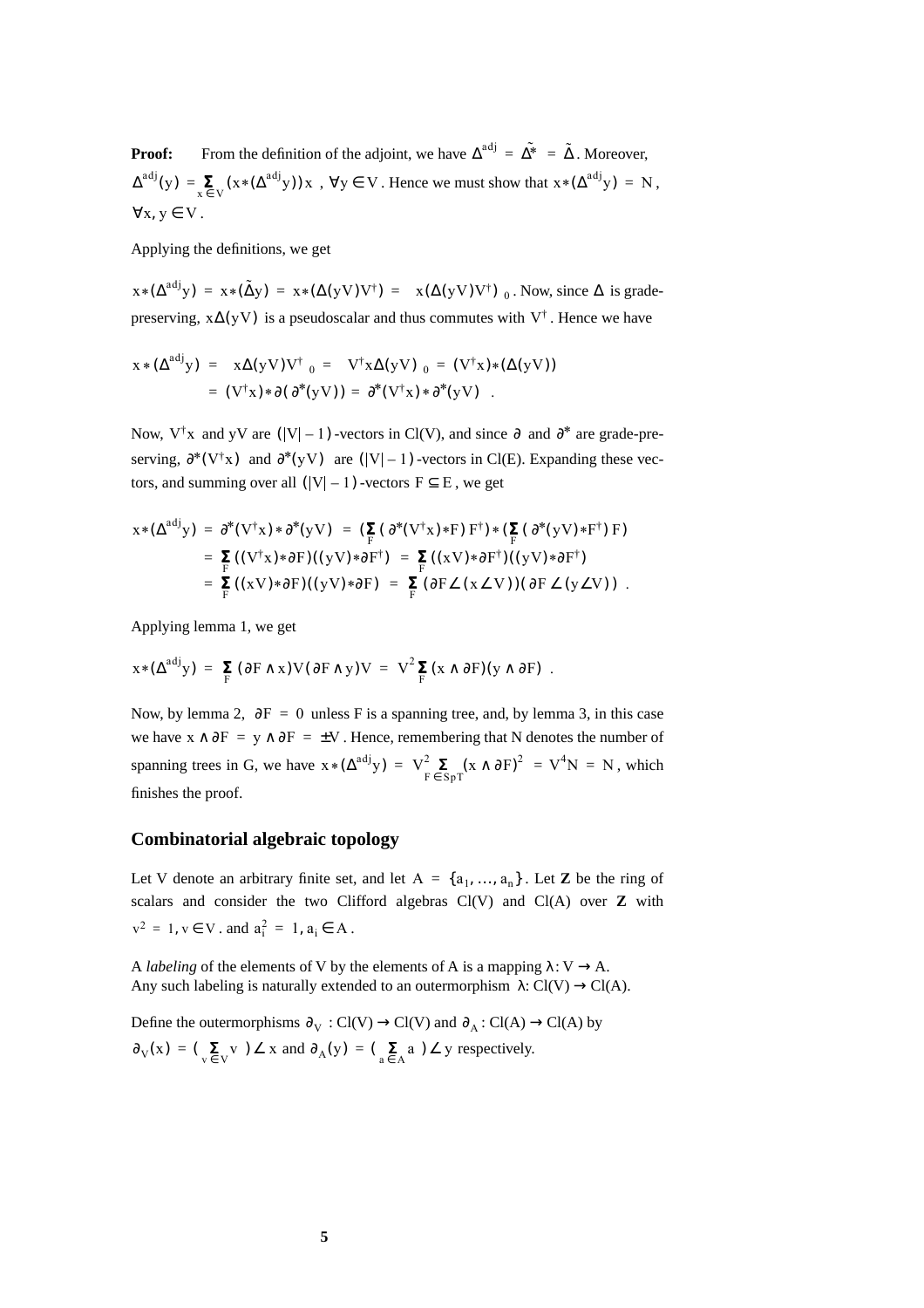We now define the *content* mapping Cont and the *index* mapping Ind by

$$
\begin{array}{ccc}\n\text{Cl}^n(V) & \xrightarrow{\text{Cont}} & \mathbf{Z} \\
x & \longmapsto & A^{\dagger} * \lambda(x) \\
\text{Cl}^n(V) & \xrightarrow{\text{Ind}} & \mathbf{Z} \\
x & \longmapsto & \alpha \lambda \circ \partial_V(x)\n\end{array}
$$

where

$$
\begin{array}{ccc}\n\text{Cl}(A) & \xrightarrow{\alpha} & \text{Cl}(A) \\
y & \longmapsto & (a_{n-1} \dots a_1) \angle y \, .\n\end{array}
$$

Note that  $\alpha({Cl}^{n-1}(A)) \subseteq Z$ . We now have the following

**Prop. 5:** Ind =  $\alpha \circ \lambda \circ \partial_V = \alpha \circ \partial_A \circ \lambda = (-1)^{n-1}$ Cont.

**Proof:** Consider the n-blade  $x = v_1v_2...v_n$  in Cl(V) and let  $\hat{v}$  denote deletion of . We now have v

$$
\alpha \circ \lambda \circ \partial_V(x) = \alpha \circ \lambda ((v_1 + ... + v_n) \angle (v_1 ... v_n)) = \alpha \circ \lambda (\sum_j (-1)^{j-1} v_1 ... \hat{v_j} ... v_n)
$$
  
=  $\alpha (\Sigma (-1)^{j-1} \lambda (v_1) \wedge ... \wedge \lambda (\hat{v}_j) \wedge ... \wedge \lambda (v_n))$   
=  $\Sigma (-1)^{j-1} (a_{n-1} ... a_1) \angle (\lambda (v_1) \wedge ... \wedge \lambda (\hat{v}_j) \wedge ... \wedge \lambda (v_n)).$ 

Moreover, we have

$$
\alpha \circ \partial_{A} \circ \lambda(x) = (a_{n-1} \dots a_1) \angle ((a_1 + \dots + a_n) \angle (\lambda(v_1) \wedge \dots \wedge \lambda(v_n)))
$$
  
=  $((a_{n-1} \dots a_1) \wedge (a_1 + \dots + a_n)) \angle (\lambda(v_1) \wedge \dots \wedge \lambda(v_n))$   
=  $(a_{n-1} \dots a_1 a_n) * \lambda(x) = (-1)^{n-1} \text{Cont}(x)$ .

We must consider the following two different possibilities:

1) If  $\lambda$  is injective on  $v_1, ..., v_n$ , we can WLOG<sup>1</sup> assume that  $\lambda(v_i) = a_i$ ,  $\forall i$ . We then have

$$
\alpha \circ \lambda \circ \partial_V(x) = \Sigma (-1)^{j-1} (a_{n-1} \dots a_1) \angle (\lambda(v_1) \wedge \dots \wedge \lambda(v_j) \wedge \dots \wedge \lambda(v_n))
$$
  
=  $(-1)^{n-1} (a_{n-1} \dots a_1) \angle (a_1 \wedge \dots \wedge a_{n-1}) = (-1)^{n-1}$ ,

Cont(x) =  $(-1)^{n-1}(a_n a_{n-1} \ldots a_1) * (a_1 \ldots a_n) = (-1)^{n-1}$ .

2) If  $\lambda$  is not injective on  $v_1, ..., v_n$ , we can WLOG assume that  $\lambda(v_1) = \lambda(v_2)$ . In this case we get

<sup>1.</sup> Without Loss Of Generality.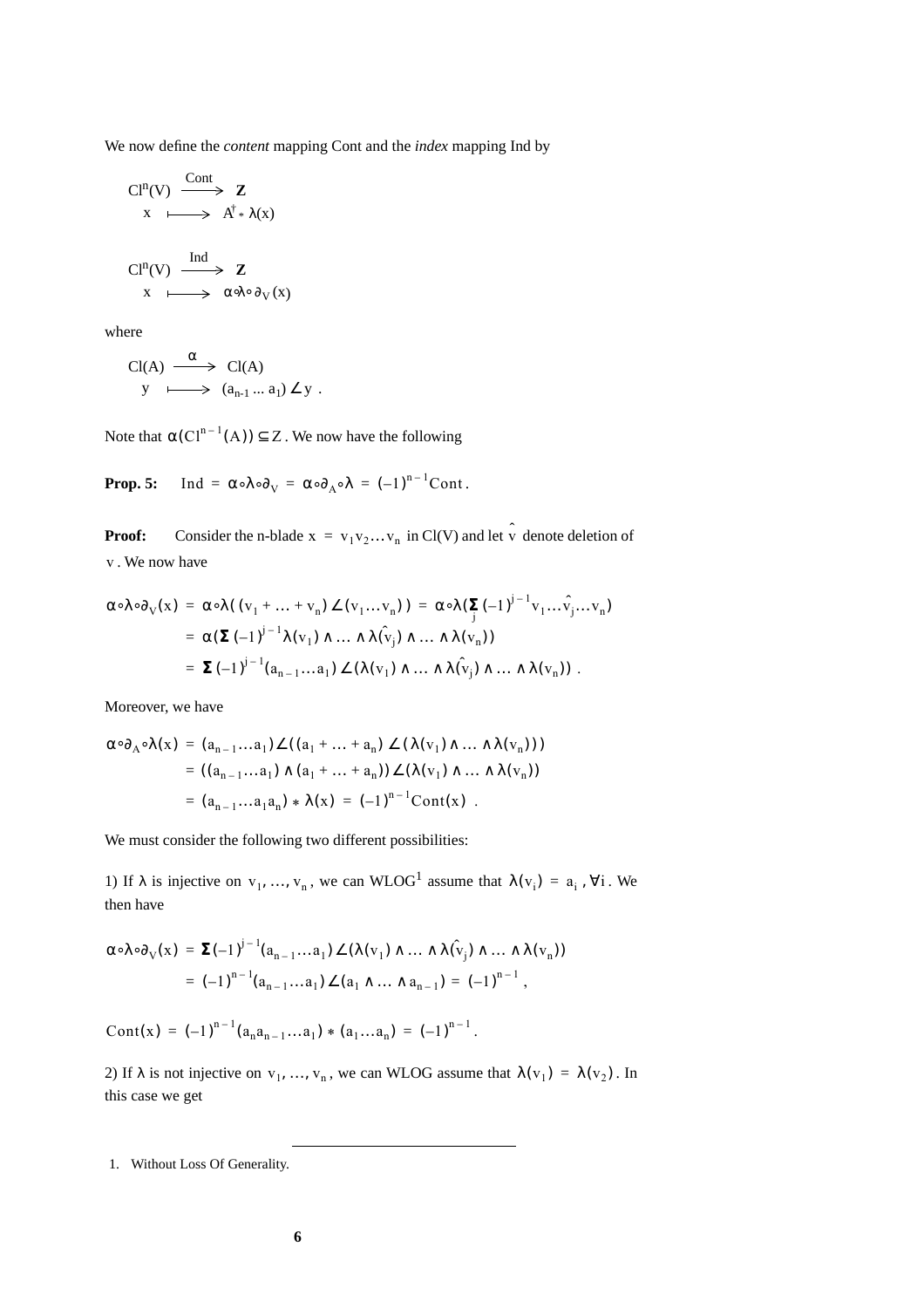$$
\alpha \circ \lambda \circ \partial_V(x) = \Sigma (-1)^{j-1} (a_{n-1} \dots a_1) \angle (\lambda(v_1) \wedge \dots \wedge \lambda(v_j) \wedge \dots \wedge \lambda(v_n))
$$
  
=  $(a_{n-1} \dots a_1) \angle (\lambda(v_2) \wedge \lambda(v_3) \wedge \dots \wedge \lambda(v_n))$   
–  $(a_{n-1} \dots a_1) \angle (\lambda(v_1) \wedge \lambda(v_3) \wedge \dots \wedge \lambda(v_n))$   
= 0,

Cont(x) =  $(a_n...a_1) * (\lambda(v_1) \wedge \lambda(v_2) \wedge ... \wedge \lambda(v_n)) = 0$ .

This proves the proposition.

Hence we have the following commutative diagram:



**Remark**: From this index theorem there follows immediately several basic results in combinatorial topology, notably the so called Sperner's lemma.

#### **Koszul complexes**

We like to finish by presenting an example from algebra where we hope to illustrate that it may sometimes be a good idea not to restrict the scalars of the Clifford algebra to only **R** or **C**, but to allow them to lie in arbitrary commutative rings with unit.

Let I and J be two ideals in such a ring R generated by  $\{x_1, ..., x_n\}$  and  $\{y_1, ..., y_m\}$ respectively. We also assume that  $J \subseteq I$ , i.e. that  $y_j = \sum c_{ji} x_i$  for some  $c_{ji}$  in R. Below we are going to use Clifford algebra to define the famous *Koszul complexes*  $K(x_1, ..., x_n)$  and  $K(y_1, ..., y_m)$ , which have a lot of applications in algebra and differential topology.

We will also give an almost trivial proof of the well-known fact that there exists a chain-complex morphism  $K(y_1, ..., y_m) \to K(x_1, ..., x_n)$ , which is an isomorphism of chain-complexes if  $I = J$ .

We start by introducing sets  $E = \{e_1, ..., e_n\}$  and  $F = \{f_1, ..., f_m\}$  and their associated Clifford Algebras Cl(E) and Cl(F) over the ring R. We may assume that  $e_i^2 = f_j^2 = 1$ ,  $\forall i, j$ .

Let T: Cl(F)  $\rightarrow$  Cl(E) be the outermorphism defined by Tf<sub>j</sub> =  $\Sigma c_{ji}e_i$ , and denote by  $T^*$ : Cl(E)  $\rightarrow$  Cl(F) the outermorphism defined by  $T^*e_i = \sum_{j} c_{ji} f_j$ .

Then we have  $T^*e_i * f_j = c_{ji} = e_i * Tf_j$ , so  $T^*$  is the adjoint of T. Moreover, if  $e = x_1e_1 + ... x_ne_n$  and  $f = y_1f_1 + ... y_mf_m$ , we obtain  $T^*e = f$ .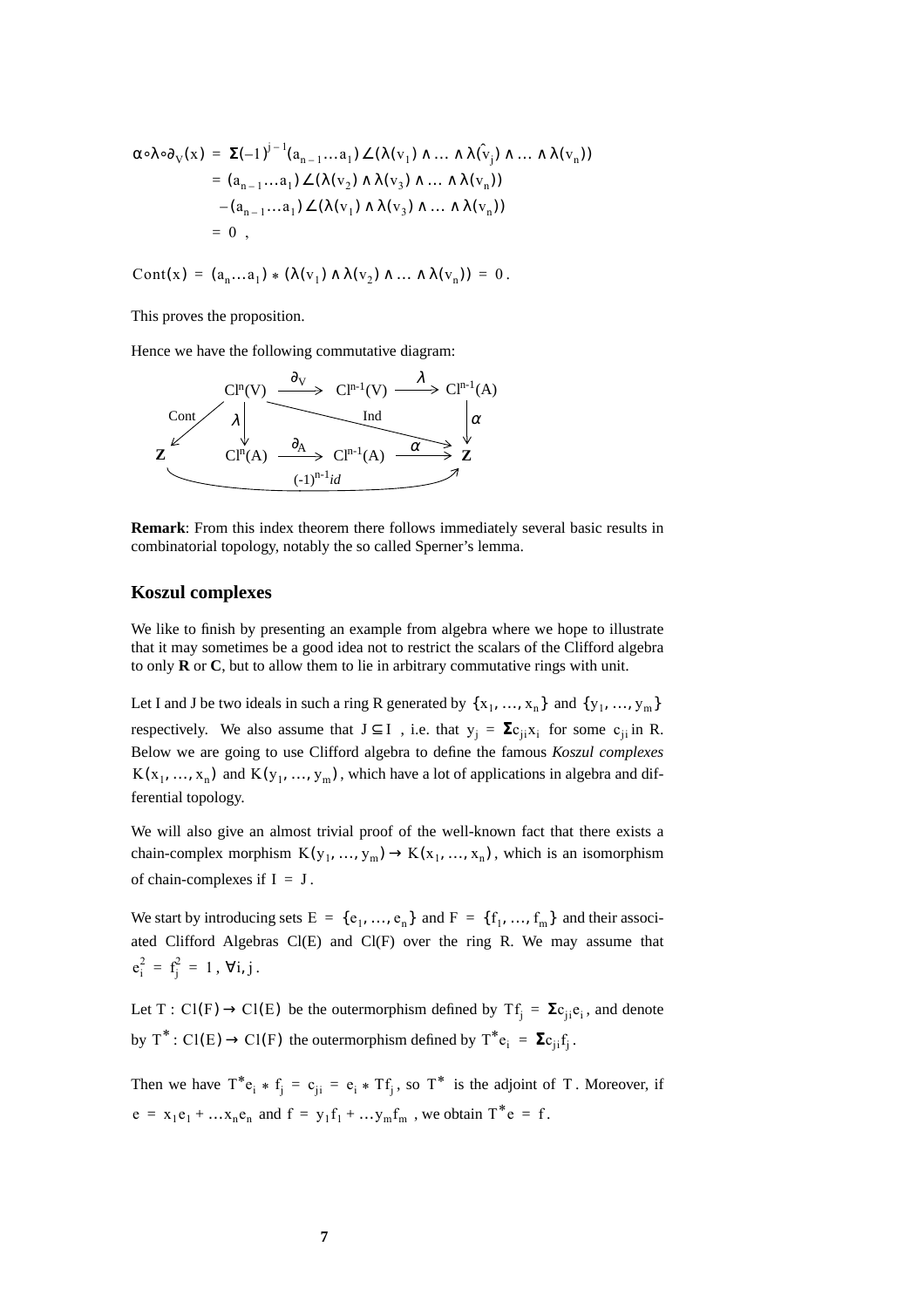Let us introduce the two "boundary" mappings  $d_e: Cl(E) \rightarrow Cl(E)$  and  $d_f: Cl(F) \to Cl(F)$  by  $d_e(x) = e \angle x$ ,  $\forall x \in Cl(E)$  respectively  $d_f(y) = f \angle y$ ,  $\forall y \in \text{Cl}(F)$ . Then we have  $d_e \circ d_e(x) = e \angle(e \angle x) = (e \land e) \angle x = 0$  and similarly for  $d_f \circ d_f(y)$ , which means that  $d_e^2 = d_f^2 = 0$ .

Hence the pairs (Cl(E),  $d_e$ ) and (Cl(F),  $d_f$ ) become two chain-complexes, which by definition are the Koszul complexes - usually denoted  $K(x_1, ..., x_n)$  respectively  $K(y_1, ..., y_m)$ .

Finally, we prove that T is a morphism of chain-complexes. By definition this means that the diagram below commutes.

$$
\begin{array}{ccc}\n\text{Cl}(F) & \xrightarrow{d_f} & \text{Cl}(F) \\
T & & T & T \\
\text{Cl}(E) & \xrightarrow{d_e} & \text{Cl}(E)\n\end{array}
$$

But if  $y \in Cl(F)$ , we have by Hestenes' theorem (proposition 1):

 $(d_e \circ T)y = e \angle Ty = T(T^*e \angle y) = T(f \angle y) = (T \circ d_f)y$ , which shows the commutativity. Moreover, if  $det(c_{ji})$  is invertible in R, then T is an isomorphism of the Koszul complexes.

## **Conclusions and future work**

In this paper we have given some hints as to the many possibilities that are inherent in using generalized versions of Clifford algebra outside of the conventional domains such as e.g. geometry - where this algebra is usually applied. We hope that our choice of examples, although few and simple - have convinced the reader that it is a fruitful idea to use the computational power of Clifford algebra also in fields like combinatorics and algebra. In future papers we hope to give more substantial results that will prove the strength of this approach.

#### **References**

- [1] Barabei, M. & Brini, A. & Rota, G.-C., *On the Exterior Calculus of Invariant Theory*, Journal of Algebra, Vol. 96, pp.120-160, 1985.
- [2] Clifford, W. K., *Applications of Grassmann's extensive algebra*, American Journal of Mathematics, Vol. I, pp. 350-358, 1878.
- [3] Clifford, W. K., *Mathematical Papers*, (ed. Tucker), Macmillan, London, 1882.
- [4] Grassmann, H., *Die Lineale Ausdehnungslehre ein neuer Zweig der Mathematik*, Leipzig, 1844. (Translated to English by Lloyd C. Kannenberg, *A New Branch of Mathematics*, Open Court, 1995).
- [5] Hestenes, D., *Space-Time Algebra*, Gordon & Breach, New York, 1966.
- [6] Hestenes, D., *New Foundations For Classical Mechanics*, Kluwer Academic Publishers, Dordrecht, The Netherlands, 1993 (1986).
- [7] Hestenes, D. & Sobczyk, G., *Clifford Algebra to Geometric Calculus: A Unified Language for Mathematics and Physics*, D. Reidel Publishing Company, Dordrecht, The Netherlands, 1992 (1984).